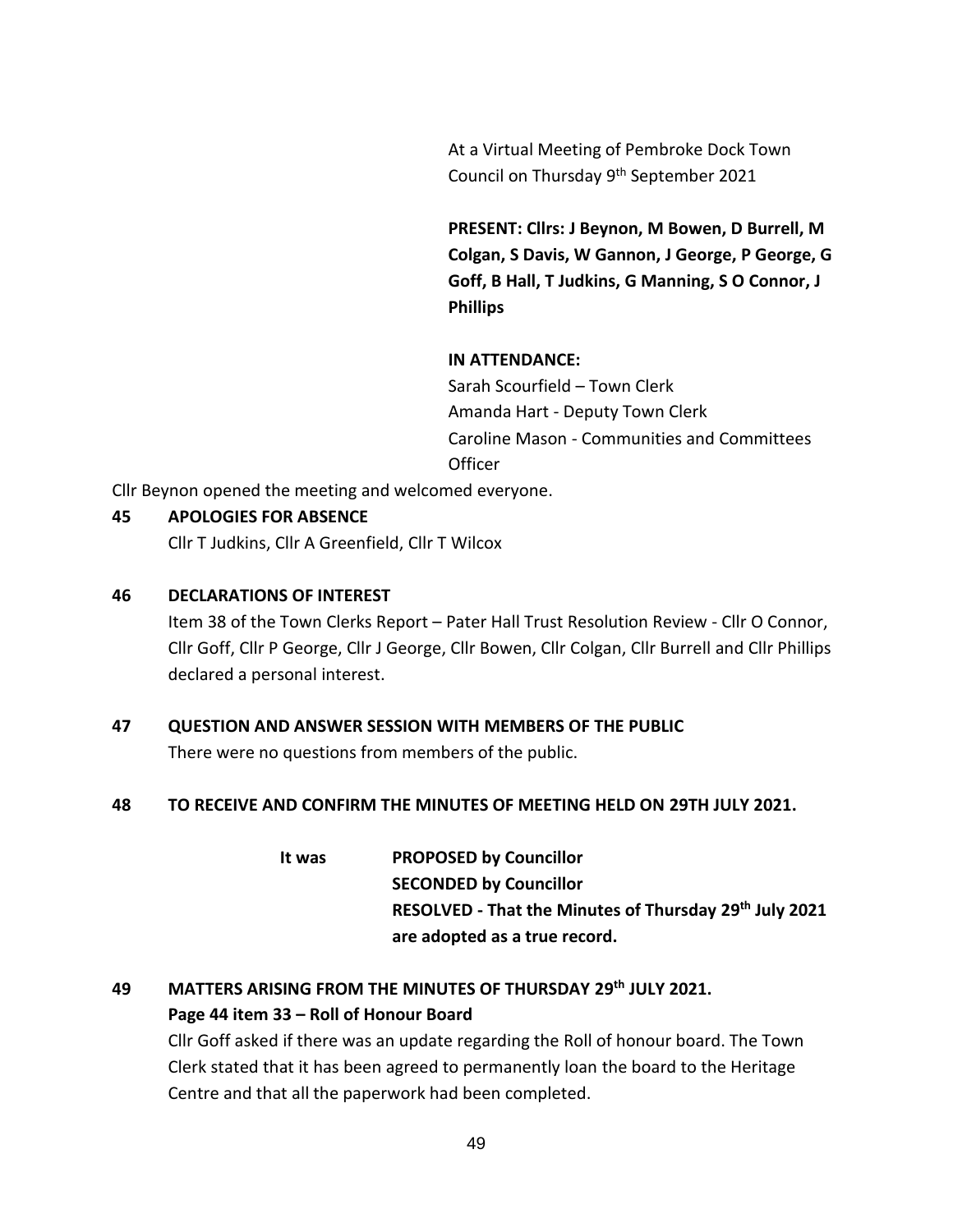#### **50 TO RECEIVE AND CONSIDER THE REPORT OF THE TOWN CLERK**

#### **37. INTACT – Dyfed Powys Police**

The Town Clerk confirmed that she had recently met up with the new INTACT team who are part of Dyfed Powys Police who are an early intervention and prevention team within Dyfed-Powys Police. The idea is to work with people who are on the cusp of criminality and support them and their families. They work with people aged 7 – 25 and they also work with vulnerable adults. The team have linked in with other agencies such as the Youth Service, PAVS, TAF, Social Services, National Parks, Schools and the NHS.

The Town Clerk stated that a copy of the presentation had been provided within members papers outlining the 10-week programme and the 1-2-1 intervention sessions they are facilitating. She said that INTACT are looking to do more workshops and events within the community such as tidying up gardens and litter picking and that INTACT are looking for venues and any possible financial help. The Town Clerk stated that the information has been passed to the Finance Committee to consider as the service would benefit Pembroke Dock. She suggested that the INTACT team could attend a future meeting if members would like to know more.

Cllr O Connor commented that Council should support them morally and accommodate them by using the meeting room at the Council Office. He said that they would need to submit a grant funding form to be considered for funding but felt that the Police are already getting two levels of funding from the people of Pembroke Dock through the precept and taxation and that funding should come from within that to provide the support needed for young people that need intervention.

Cllr Beynon proposed that the Town Clerk invites them to the October or November meeting. He said that Council should support as much as they can, and it is definitely worth hearing from them as it's a good initiative.

#### **All members agreed**

#### **38. Pater Hall Trust Resolution Review**

The Town Clerk stated that Cllr O Connor has put forward a request for the prohibition to discuss the Pater Hall Trust in Council meetings to be lifted to allow for council appointed Trust members to provide a report back under outside bodies with extraordinary meetings being called for any further discussion on items.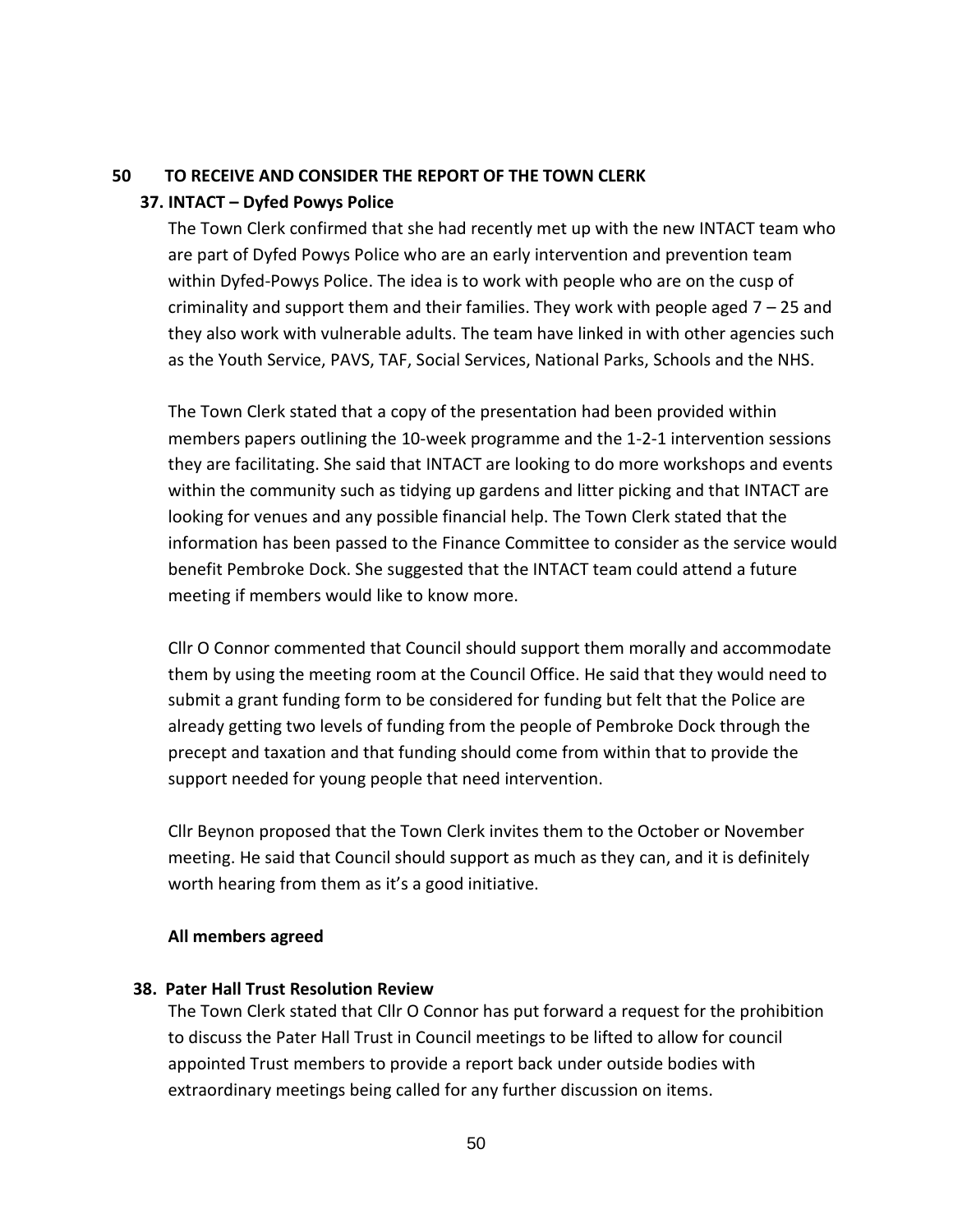Cllr O Connor commented that he had put this forward as he would like the opportunity to report back on what progress is being made in the trust. He said progress had been slow, but the meetings are much more positive and that the Pater Hall Trust should be treated like every other outside body where Councillors have been appointed to represent the Council, they should be able to report back.

Cllr Burrell commented that it needs to be an update not a debate.

Cllr Bowen commented that meetings are positive, and Councillors need to know about what's happening as the Pater Hall is such a good community asset.

> **It was PROPOSED by Cllr O Connor SECONDED by Cllr Phillips RESOLVED – That the appointed Town Council representatives can give an update from the Pater Hall Community Trust within the item – To receive a report from Town Council representatives serving on outside bodies.**

**A Vote was taken, 12 for, no against, no abstentions**

**39. Welsh Government Briefing for community and town councils – Multi-location meetings and meeting notices.**

The Town Clerk stated that there have been changes made to the local Government and Election (Wales) Act 2021 to allow for multi-location attendance at community and town council meetings the changes are seen under section 47 of the Act. Schedule 4 of the Act also includes other changes relating to community council notices, eg giving notice of meeting and their arrangements and the issuing of a short note within 7 days of council. She said that these should be read in conjunction with section 55 of the Local Government (Democracy) (Wales) Act 2013, which requires community councils to make available electronically certain information and documents.

The Town Clerk informed members that the Personnel Committee have recommended that Full Council meetings remain online with the current rise in COVID cases.

The Town Clerk asked members to have a read through the information and informed them that PDTC already meet the requirements.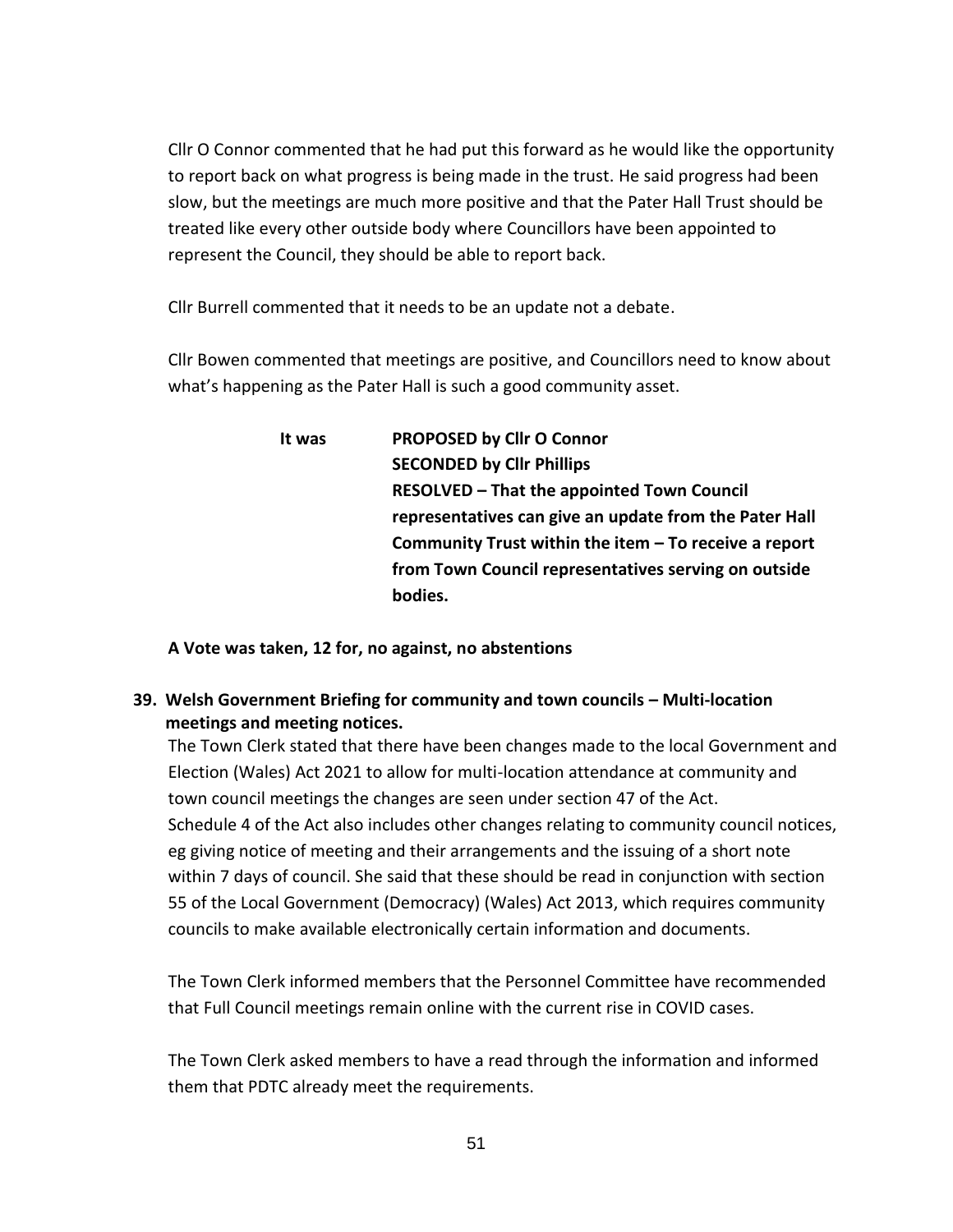**40. Consultation on the draft Local Elections (principal Areas) (Wales) Rules 2021 and draft Local Elections (Communities) (Wales) Rules 2021**

The Town Clerk stated that that the above document had been received for consideration by members. She said there were a number of consultation response questions which members needed to review before the closing date on 24<sup>th</sup> September 2021.

Cllr O Connor commented about the consultation and asked if individual responses were required or a collective response from the Town Council.

The Town Clerk stated that she would like to do a collective response from the Town Council.

Cllr Beynon proposed that the Town Clerk went through each question to obtain the members responses.

The Town Clerk went through each question individually and members responses were obtained and were collated for the collective response.

| It was | <b>PROPOSED by Cllr Beynon</b>                        |
|--------|-------------------------------------------------------|
|        | <b>SECONDED by Cllr O Connor</b>                      |
|        | RESOLVED - That the responses given for each question |
|        | would form the collective response from Pembroke Dock |
|        | <b>Town Council.</b>                                  |

## **All members agreed**

## **41. Active Travel Consultation Phase 2**

The Town Clerk stated that earlier this year members were invited to highlight the barriers that may be faced when walking and cycling on everyday journeys, over 1,250 people responded making 4,105 contributions.

These comments have been considered and PCC are working with consultants Atkins to produce draft route plans, showing existing and potential future routes for walking and cycling for everyday journeys.

The Town Clerk stated that they are now inviting members to tell them if the proposed routes are suitable for the local area as a pedestrian or cyclist and if not to consider what improvements may be appropriate.

The link below was given to members to view the proposed map:

<https://pembrokeshirephase2.commonplace.is/>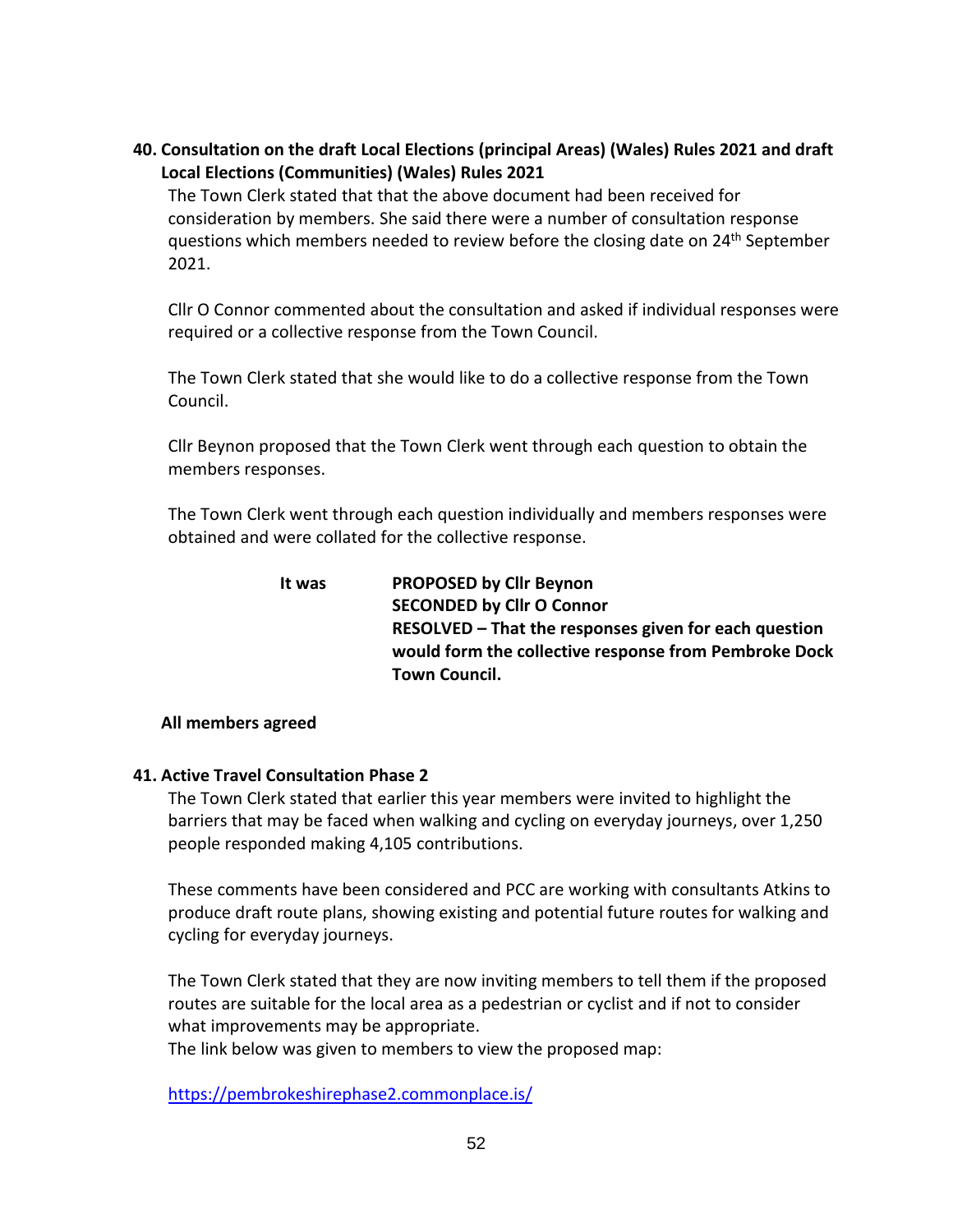The Town Clerk informed members that the best way to explore the map is to view it on the website on a tablet, laptop or PC as a mobile is too small. She informed members that it is recommended that their browser is up to date.

# **42. 3 rd Scout Group Visit – Parliament Week**

The Town Clerk stated that she had received a request from the  $3<sup>rd</sup>$  Scout Group to visit the Office as part of Parliament week, the visit would be due to take place on Wednesday 3<sup>rd</sup> November 2021. She said that they have asked if Councillors would provide a basic outline of how Council works and asked for volunteers.

Cllrs P George, G Manning, J George, M Colgan, G Goff and J Phillips volunteered to attend the visit.

# **43. Review of Remuneration Framework for Community and Town Council**

The Town Clerk stated that the IRPW had recently announced that they were going to carry out a review of the current arrangements for the remuneration of community and town councils. She said that she had provided the information for this review within the members papers along with a copy of the information submitted by One Voice Wales.

The Town Clerk suggested to members that Council supports the view of One Voice Wales and that a letter of support is written to back them up on the comments.

## **All members agreed**

## **44. Finance Committee Recommendations**

The Town Clerk stated that the Finance Committee had recently met and discussed a number of items and made the following recommendations.

# 1. **Christmas Festivities Budget**

The Town Clerk stated that it was discussed at the last meeting of the Town Council that the Christmas festivities will be able to go ahead this year, but there had been no allocated budget for the event.

The Finance Committee had recommended that a virement of £4,000 if made from Freedom of the Town. With £3,000 for the Lantern Parade and £1,000 for the breakfast with Santa.

> **It was PROPOSED by Cllr Manning SECONDED by Cllr O Connor RESOLVED - That £4,000 for the Christmas festivities. £3,000 for the lantern parade and £1,000 for Breakfast with Santa.**

**A Vote was taken, all members agreed.**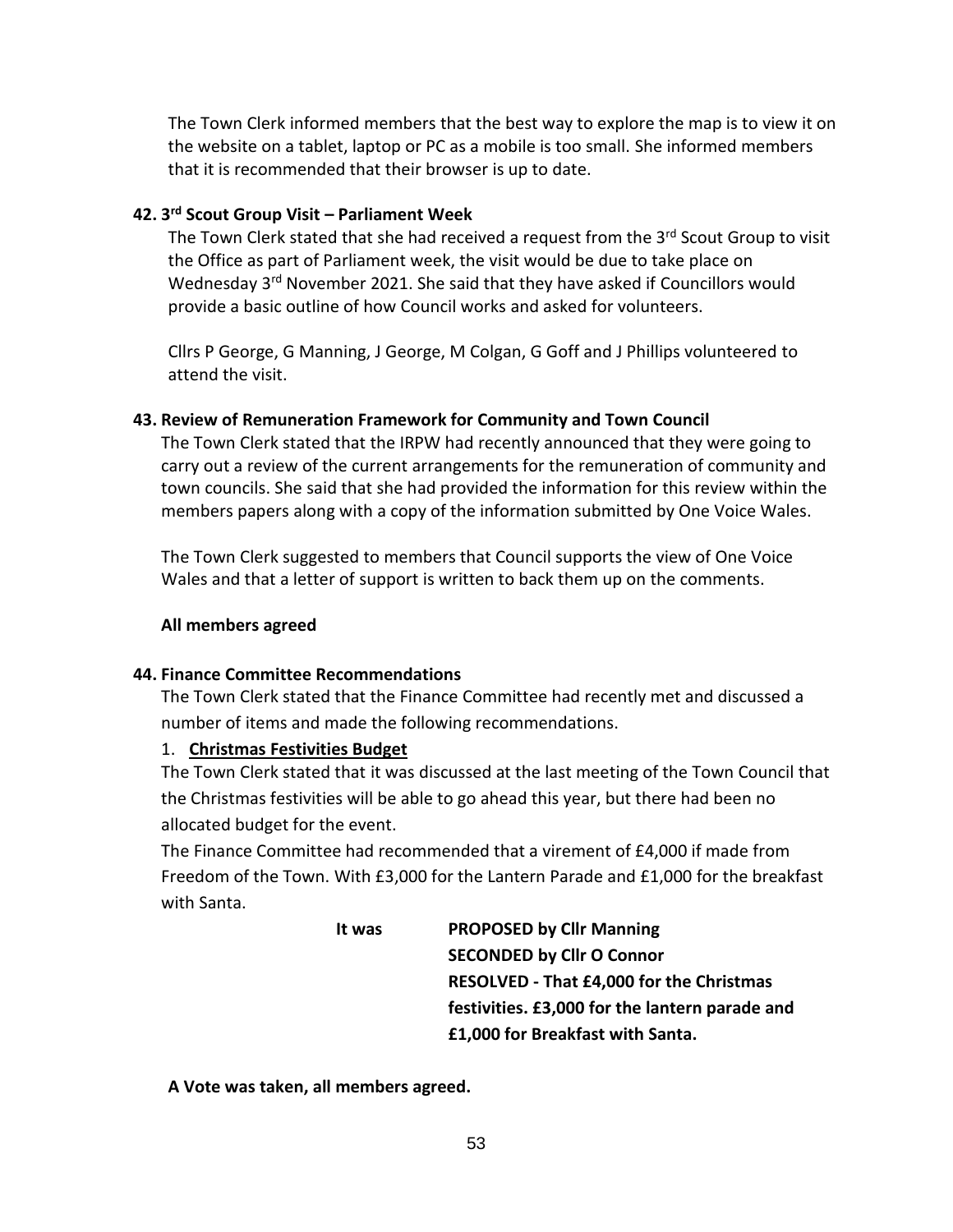# 2. **Financial Grant support**

The Town Clerk stated that the Committee had reviewed the application from Pennar Robins AFC - £1,270. She said that they were looking for the running of the club, which includes Gas, Water, Insurance, Electric and Maintenance of grounds as they have had no income due to COVID. The club benefits approx. 130 residents from the Pembroke Dock area.

> **It was PROPOSED by Cllr Beynon SECONDED by Cllr J George RESOLVED - That Pembroke Dock Town Council awarded Pennar Robins AFC £1,270 towards the running of the club through COVID.**

## **A Vote was taken, all members agreed**

## 3. **Policy Review – Financial Regulations & Risk Assessment**

The Town Clerk stated that the Financial Regulations had been reviewed with members confirming the details of the document. She said that the information had been attached for approval.

> **It was PROPOSED by Cllr Manning SECONDED by Cllr O Connor RESOLVED - That the members approved the details in the Financial Regulations and Risk Assessment documents.**

## **A Vote was taken, all members agreed.**

## 4. **Tall Ships Service Level Agreement**

The Town Clerk stated that the members had reviewed the Tall Ships Service Level Agreement

> **It was PROPOSED by Cllr Burrell SECONDED by Cllr O Connor RESOLVED - That members agreed with the content of the Tall Ships Service Level Agreement.**

## **A Vote was taken, all members agreed**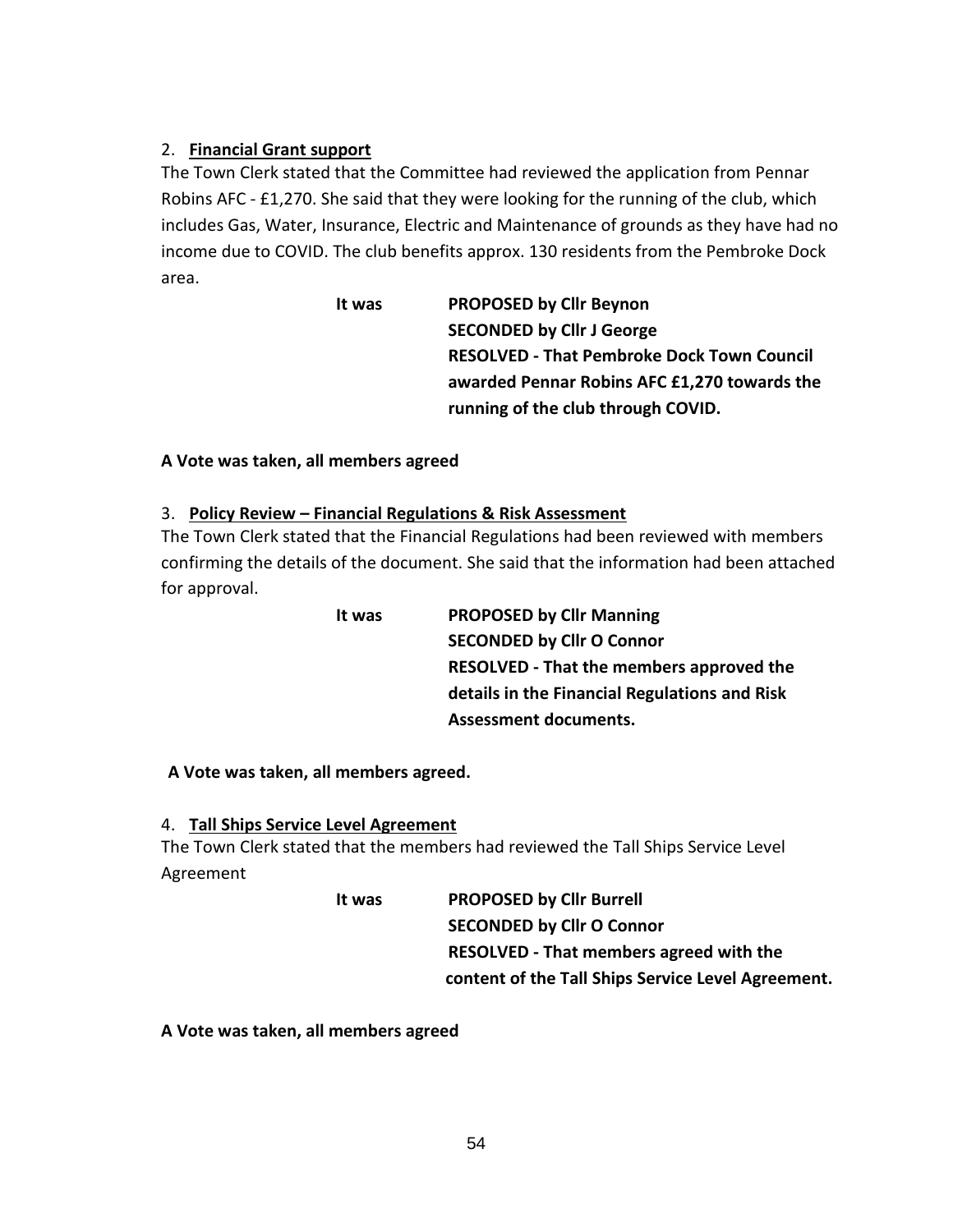## **45. Financial Grants Applications**

The Town Clerk stated that there were two further grant applications that required consideration.

• **Pembroke Dock Mens Shed - £1,300** The Shed wanted to open a recycling/repair shop so the public can have equipment repaired rather than throwing it away. To do this they will require more electronic and metal work equipment.

# • **Pembroke Boro AFC - £1,500**

They require nets to be put behind the goals to prevent the balls going into the main road which is currently a safety. The nets will be 8m x 8m with installation being completed by members of the team.

Members briefly discussed the grant applications but agreed to defer the applications until the next meeting to allow members time to view the required information.

# **All members agreed**

# **46. Town Trail – Port Places App**

The Town Clerk stated that she recently had a meeting with Jonathan from Ports Past and Present with regards to the Town Trail, they are looking to develop an app to digitalise the trail. She said that the app allows users to view and download ' experiences', i.e interactive maps which mark and provide information (including text, photo, audio and or video) on points of interest.

Cllr O Connor commented that he thought it was a wonderful idea to create more interest in Pembroke Dock. He said that as the Council has the copyright of the Town Trail if the app was to make a profit in the future that they should not have it for free. The Town Clerk stated that copyright could be a stipulation within the agreement.

## **All members agreed**

**51. TO RECEIVE AND CONSIDER THE SUPPLEMENTARY REPORT OF THE TOWN CLERK** There was no supplementary report.

# **52. ANY OTHER ITEMS WHICH THE MAJOR DECIDES ARE URGENT**

There were no other items which are urgent.

# **53. TO RECEIVE A REPORT FROM TOWN COUNCIL REPRESENTATIVES SERVING ON OUTSIDE BODIES**

Cllr O Connor gave an update on the Pater Hall Trust and commented that they have a 5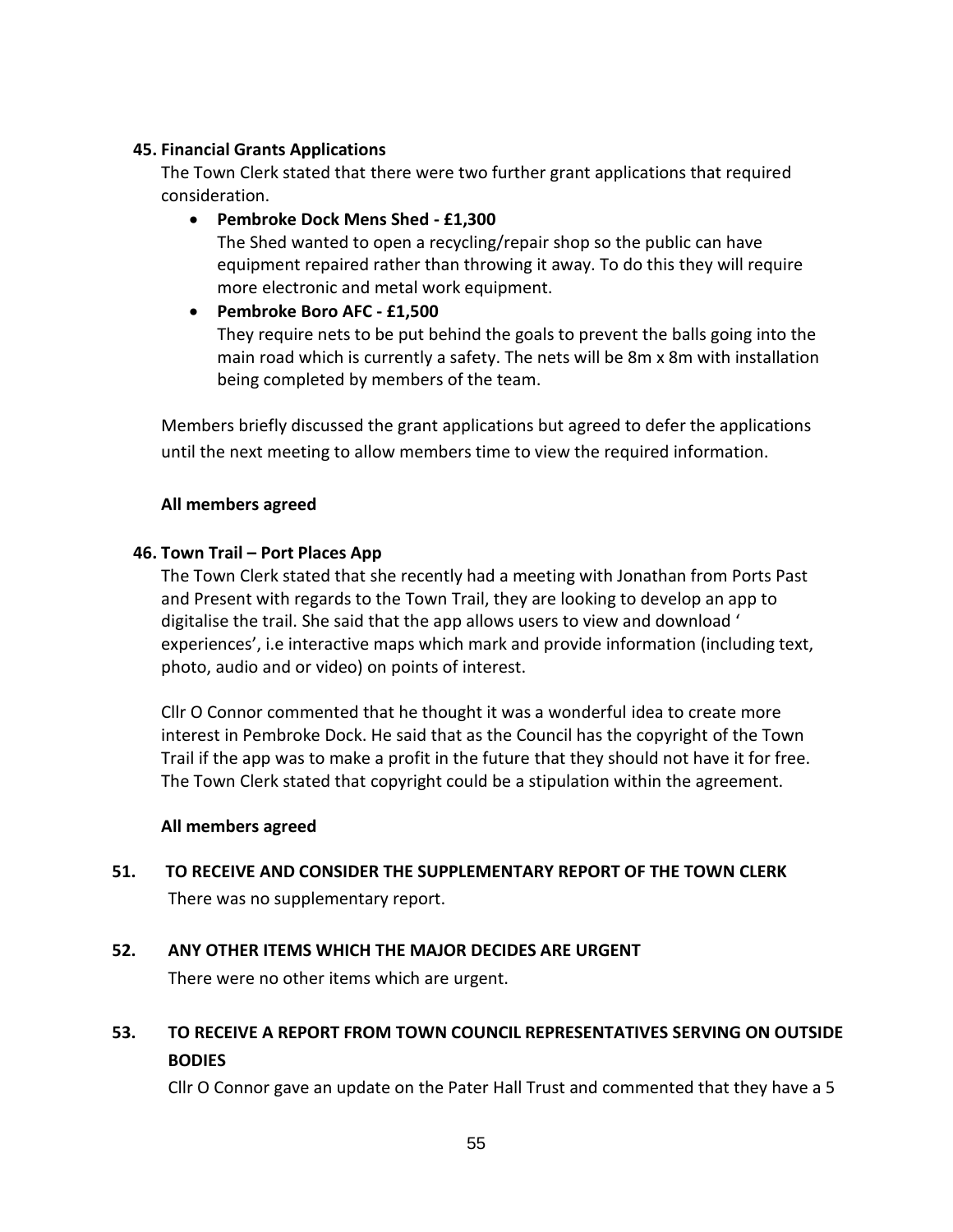year plan and that the new Chairman would be in contact with the Town Clerk to arrange a meeting to look ways of working closer together.

| 54.                         | TO RECEIVE AND CONSIDER THE FINANCIAL REPORTS |
|-----------------------------|-----------------------------------------------|
| <b>ACCOUNTS FOR PAYMENT</b> |                                               |

| <b>Date</b> | <b>Description</b>                  | <b>Amount</b> |
|-------------|-------------------------------------|---------------|
| 22.07.2021  | Postage - meeting papers            | £9.21         |
| 23.07.2021  | <b>Bank charges</b>                 | £6.50         |
| 24.07.2021  | Zoom                                | £14.39        |
| 25.07.2021  | 1 & 1 internet                      | £77.96        |
| 26.07.2021  | SLCC - GDPR training (S Scourfield) | £36.00        |
| 02.08.2021  | British Gas - Gas bill              | £22.71        |
| 02.08.2021  | P A Lynch - materials               | £21.40        |
| 02.08.2021  | P A Lynch                           | £1,500.00     |
| 02.08.2021  | Google                              | £5.75         |
| 04.08.2021  | <b>Clarity Copiers</b>              | £29.44        |
| 05.08.2021  | Marc Jones - window cleaning        | £50.00        |
| 09.08.2021  | Asda - office sundries              | £10.19        |
| 11.08.2021  | 1 & 1 Internet                      | £77.96        |
| 16.08.2021  | British Gas - Electricity bill      | £42.04        |
| 23.08.2021  | <b>SWALEC - Albion Square</b>       | £38.28        |
| 23.08.2021  | <b>Bank charges</b>                 | £6.50         |
| 25.08.2021  | Zoom                                | £14.39        |
| 31.08.2021  | <b>British Gas</b>                  | £52.00        |
| 31.08.2021  | One Voice Wales                     | £30.00        |
| 01.09.2021  | P Lynch - Painting materials        | £48.60        |
| 01.09.2021  | <b>Clarity Copiers</b>              | £17.06        |
|             |                                     |               |

# **PAYMENTS PREVIOUSLY AGREED** e.g., Grants, Sec 137 payments, allowances

| Date       | <b>Description</b>                                   | Amount    |
|------------|------------------------------------------------------|-----------|
| 02.08.2021 | Pembrokeshire County Council - flowers               | £3.811.00 |
| 23.08.2021 | Pembrokeshire County Council - Llanion Ward Election | £5.324.91 |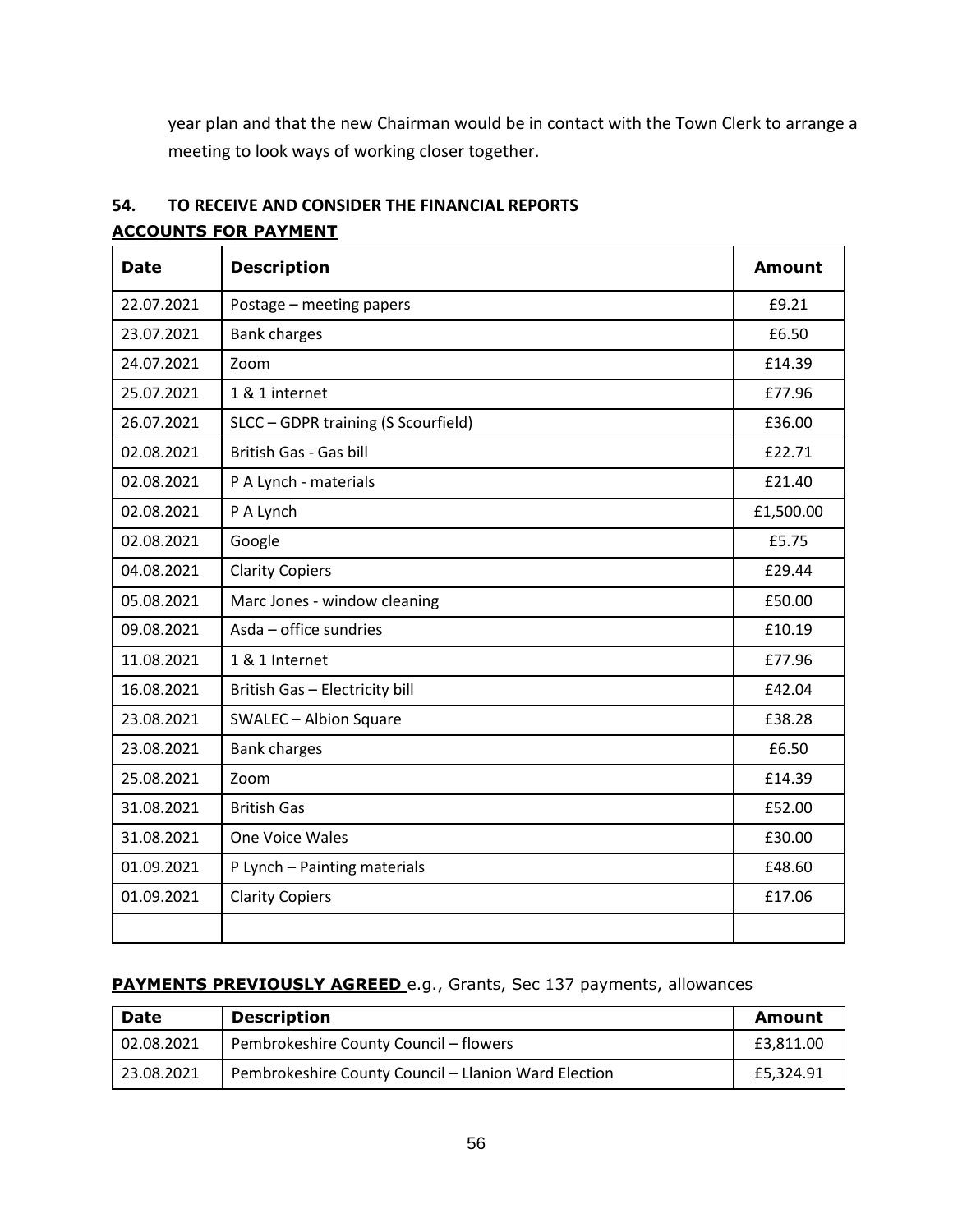## **ACCOUNT RECEIPTS**

| Date       | <b>Description</b> | Amount     |
|------------|--------------------|------------|
| 02.08.2021 | Interest           | £1.09      |
| 23.08.2021 | Precept            | £66,921.00 |

#### **SALARIES AND WAGES**

| 06.08.2021-05.09.2021     | <b>Salaries</b> | E 3,777.88 |
|---------------------------|-----------------|------------|
| 06.08.2020 - 05.09.2021   | Tax & NI        | E 861.95   |
| $06.08.2020 - 05.09.2021$ | Pensions        | E 1.169.82 |

## **ACCOUNT BALANCES**

| 02.09.2021 | <b>HSBC Business Account</b> | £ 70,246.63  |
|------------|------------------------------|--------------|
| 02.09.2021 | <b>HSBC Premium Account</b>  | £ 117,991.01 |

| It was | <b>PROPOSED by Councillor Beynon</b>                     |
|--------|----------------------------------------------------------|
|        | <b>SECONDED by Councillor O Connor</b>                   |
|        | <b>RESOLVED: That Pembroke Dock Town Council approve</b> |
|        | payments of the above Payments, Receipts, Salaries and   |
|        | Wages.                                                   |

## **55. AGENDA ITEMS FOR THE NEXT MEETING**

There were no agenda items suggested for the next meeting

## **56. COMMUNITY ISSUES**

Cllr Phillips commented about the shrub area along the new path opposite the Pembroke Dock Quins. She said that the brambles were growing over onto the pavement.

The Town Clerk stated that there are discussions between PCC and B & M with regards the arrangements for the ongoing maintenance. She said that she could arrange for an interim trim back of the area.

## **57. MAYOR'S REPORT**

No report